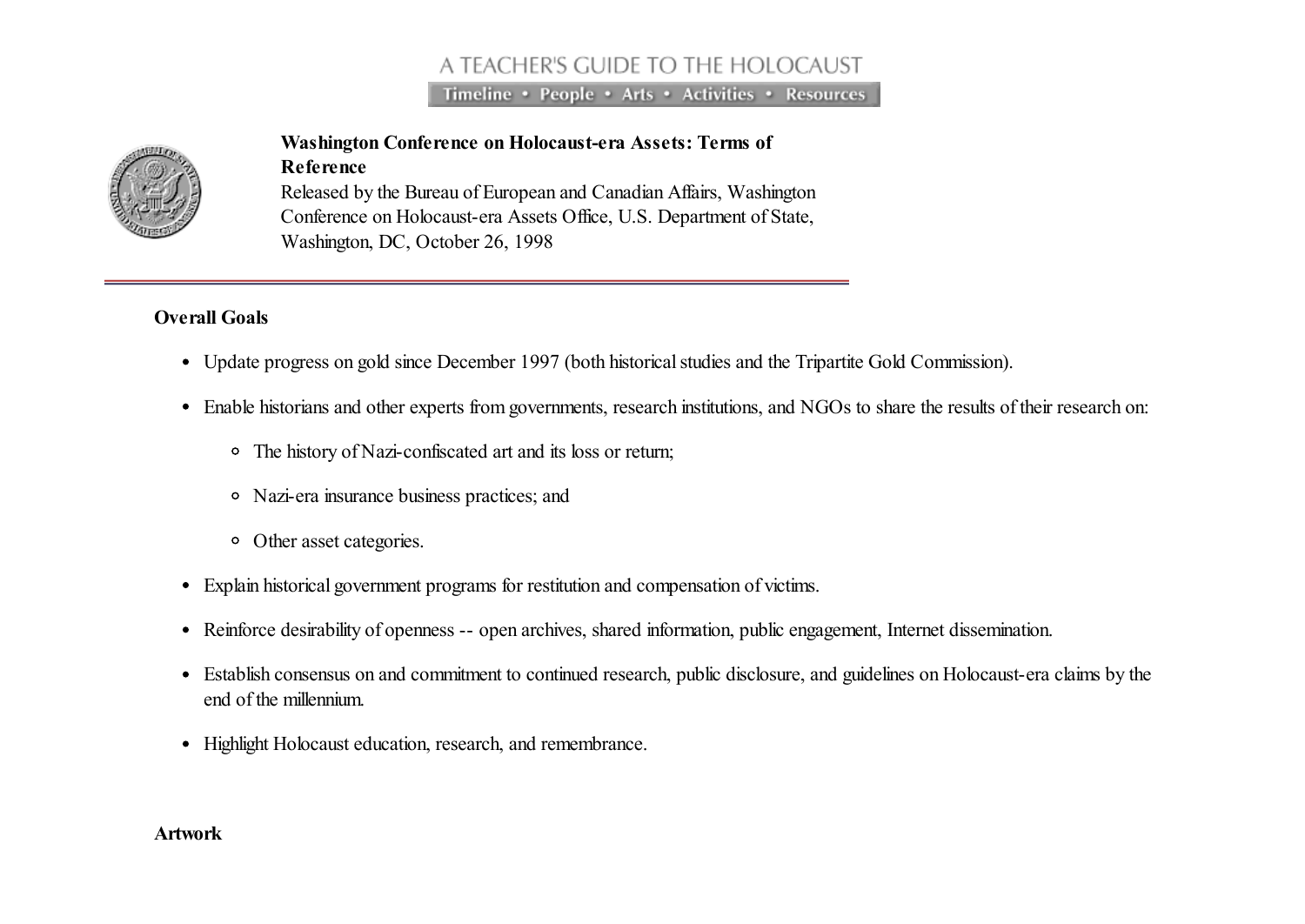- Survey scholarly historical records and identify major issues.
- Explain national and private actions taken or underway with respect to Nazi-confiscated artwork.
- Promote consensus on the broad principle of addressing the issue of Nazi-confiscated artwork and its return to its rightful owners as a moral as well as a legal matter.
- Encourage countries to take a more active approach with respect to their art holdings in national museums as well as in government buildings both by conducting thorough research into the provenance of holdings and by searching for the rightful owners or heirs.
- Encourage a similarly active practice for private art owners, including museums, auction houses, art dealers, and other traders of art, so that greater due diligence in researching the provenance of artwork is made standard practice. We also want to encourage international cooperation among these groups.
- Explore the creation of new means of resolving disputes over ownership of Nazi-confiscated artworks that might expedite the restitution process.
- Build on the concept of open archives by seeking support for creating (1) a guide to the relevant archival information on Naziconfiscated artwork and (2) possibly a central repository of such information in database or other form.

#### Insurance

- Survey historical records and identify major issues and efforts to redress them.
- Examine principles of and possibilities for insurance claimants to seek information on World War II-era policies and to file claims.
- Promote agreement among insurance companies, insurance regulators, and the World Jewish Congress on an international commission concerning Holocaust-era insurance claims.
- Seek clarification of nationalization of insurance companies in eastern and central Europe.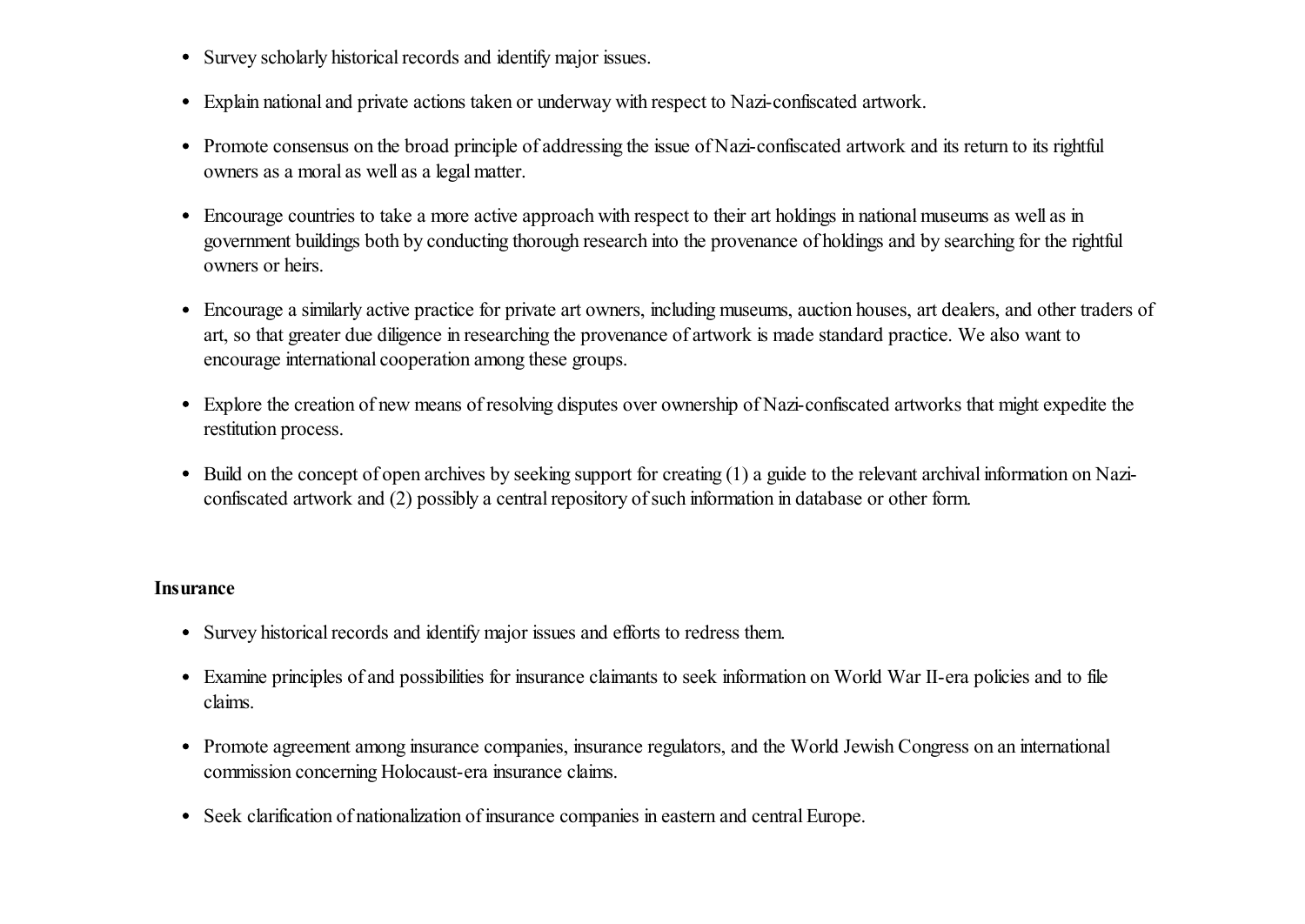#### Other Assets

- Review records of other assets, including libraries, archives, and communal property.
- Examine in smaller seminars other asset categories.
- Review property issues, synagogues, museums, and country-owned facilities.

#### Gold

- Update historical work undertaken by historical commissions (Bergier Commission, Second Gold Report, Spain, Sweden, and all other countries).
- Discuss progress on Tripartite Gold Commission and the operation of the Nazi Persecutee Fund.
- Complete work on declassification of documents.
- Work toward establishing more web site links for archival research.

## Next Steps

- Reaffirm consensus on archival openness and efforts for Holocaust remembrance, education, and research.
- Reaffirm commitment to complete historical commissions' and obtain contributions toward restitution work by December 31, 1999.

[End of Document]

## **Back**

Timeline • People • Arts • Activities • Resources